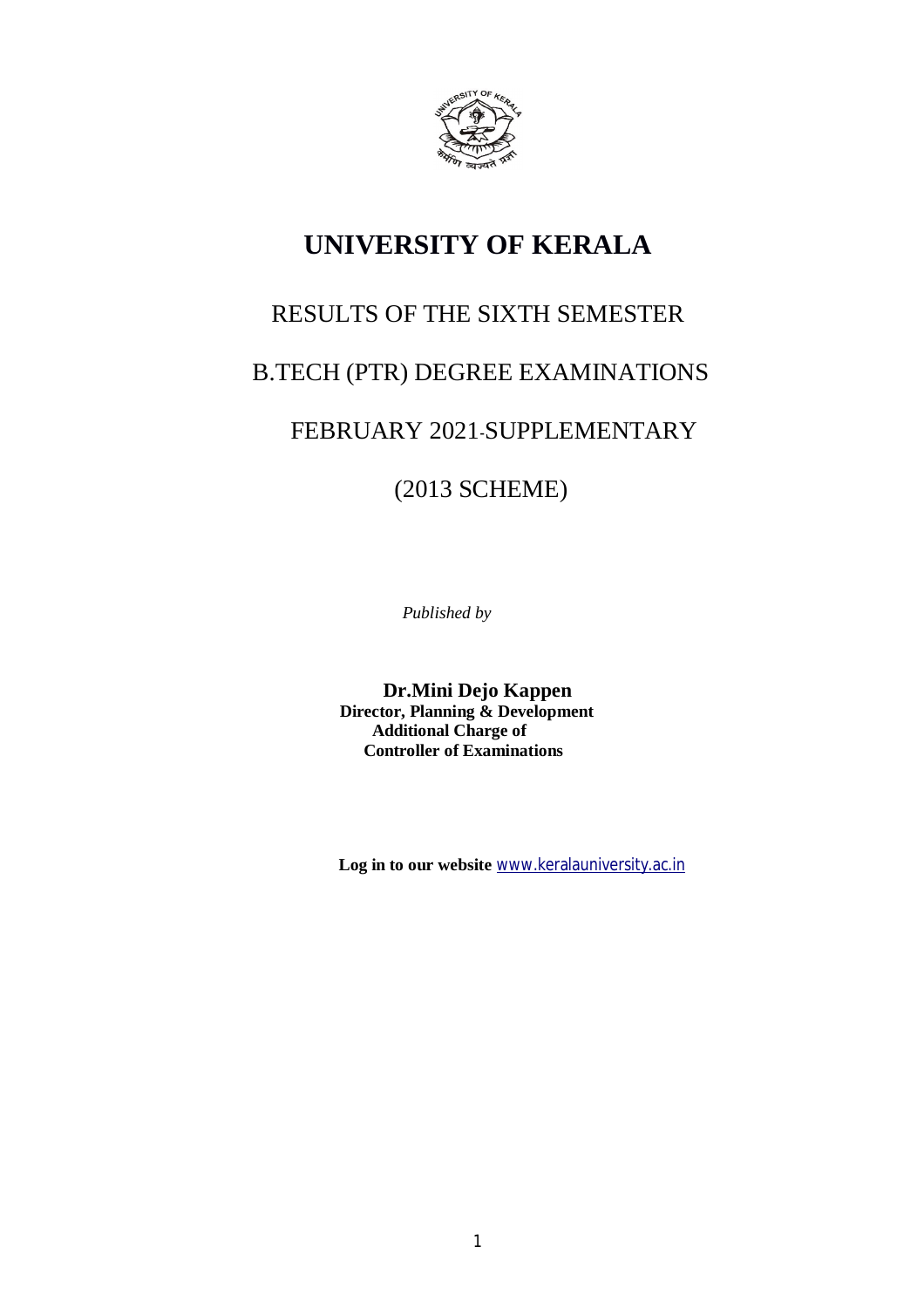# **UNIVERSITY OF KERALA NOTIFICATION**

The following is the Provisional list of successful candidates at the Sixth Semester B.Tech Degree (Part Time Restructured 2013 Scheme- Supplementary) Examination February 2021 in Civil, Electrical & Electronics, Electronics & Communication, Computer Science & Engineering branch. The grade sheets of the candidates will be sent to the respective centres by 07.02.2022

The last date for receipt of application in this office for scrutiny and revaluation will be 08.02.2022. The candidates can make use draft marklist available in the University website for submitting applications for scrutiny / revaluation.

#### **Controller of Examinations**

University Buildings Thiruvananthapuram Dated : 29-01-2022

To

- \* The PRO for urgent press release
- The Reception Officer
- \* The Principal, College of Engineering, Tvpm./TKM College of Engineering, Kollam
- \* PS to VC/PVC
- \* PA to CE
- \* DR VI/ ARI (Engg)/ AR (ECL)/ AR (Revaluation)
- \* EJ VII / EJ IX /EJ IV Section
- \* The Cash Section /Forms Section
- \* Stock File /File Copy / Office Copy